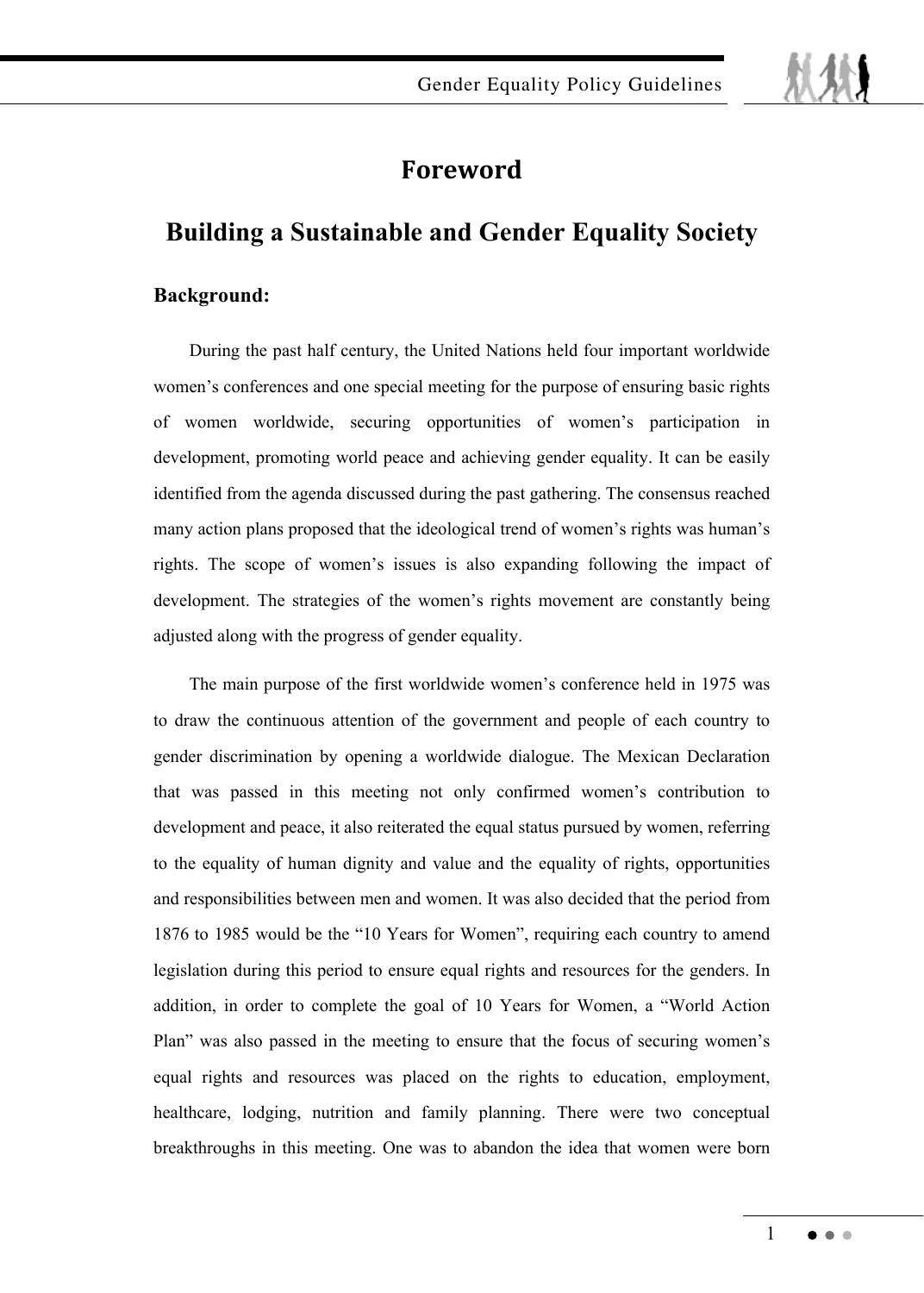weaker and to believe that women should be entitled to the same rights and resources as men. The other was that women's development in all aspects could only be achieved through their own active participation.

At the end of 1979, the United Nations passed the Convention on the Elimination of All Forms of Discrimination against Women, or "CEDAW". This convention was binding to a significant extent. The signing countries have the obligation to provide a national report once every 4 years to state the progress of the execution of the convention and the difficulties they encounter. The convention also allows women suffering from gender discrimination to make a complaint to the International Convention Organization. Since then, a personal complaint procedure equivalent to that for other human rights became available for women's human rights. In order to establish a consensus for the convention in the international women's community, a second worldwide women's conference was held in 1980. During discussions in this meeting, participants realized that women themselves actually do not have the ability to exercise the rights granted by law. Thus the differences between "pure protection of women's rights" and "promotion for the exercise of women's rights" were re-considered. It was proposed that the main obstacles against the exercise of women's rights include: lack of male participation, insufficient motivation for women's participation in politics, women's lack of decision-making power and independent economic power, non-disclosure of women's actual needs, lack of packaged measures (such as childcare) to support women's participation in all kinds of activities, etc. For this reason, the "Action Platform for the Second Half of Women's 10 Years by the United Nations" was passed in the meeting, emphasizing employment, healthcare and education as the focuses of women's development.

The third worldwide women's conference held in 1985 came at a crucial time, at the end of the "Women's 10 Years". Using CEDAW as a tool, the meeting started by reviewing and assessing the results of the "Women's 10 Years". According to a report by the United Nations, although the target for the previous 10 years was to improve

women's status, the results showed that only a minority of women were beneficiaries. In particular, women in developing countries were still seriously marginalized. Hence the Nairobi Forward-Looking Strategies (the "NFLS") were proposed in the meeting to plan a new direction for the blueprint of the future women's movement, change the problem-solving strategy from personal condition-oriented to overall structural change-oriented and allow women's issues to become important issues of human development. In other words, not only should attention be paid to issues related to women's rights in the traditional fields of family, employment, health, education and social services, they should also be discussed in various fields such as industry, science, communications and environment. The ground work for "gender statistics and analysis" and "gender budget" should also start to be developed. Furthermore, the United Nations also urged its affiliated organizations to set up different types of women-related working teams in order for women's issues to be truly implemented in the action plans of individual organizations.

Gender Equality Policy Guidelines

These constant efforts have brought a significant degree of improvement to the conditions and resources for women worldwide in various aspects. However, the most basic structural issue of gender inequality remains in various countries. That is, the vast majority of decisions that impact people's lives in the world are still dominated by men. Women's point of view and women's experience are almost entirely missing. Therefore, how to increase women's ability and opportunity to participate in decision making and allow more policy output based on female value became the core idea of the fourth worldwide women's conference in 1995. The contribution of the fourth worldwide women's conference was that it achieved a new global commitment, i.e., the Beijing Declaration & Platform for Action ("BPfA"). The participants in the meeting tried to use gender mainstreaming strategies to integrate women's perspectives, issues and rights into each aspect, level and field of society. Such change also represented a new understanding of women's rights. Not only was it confirmed that women's issues were human right issues, it also declared that the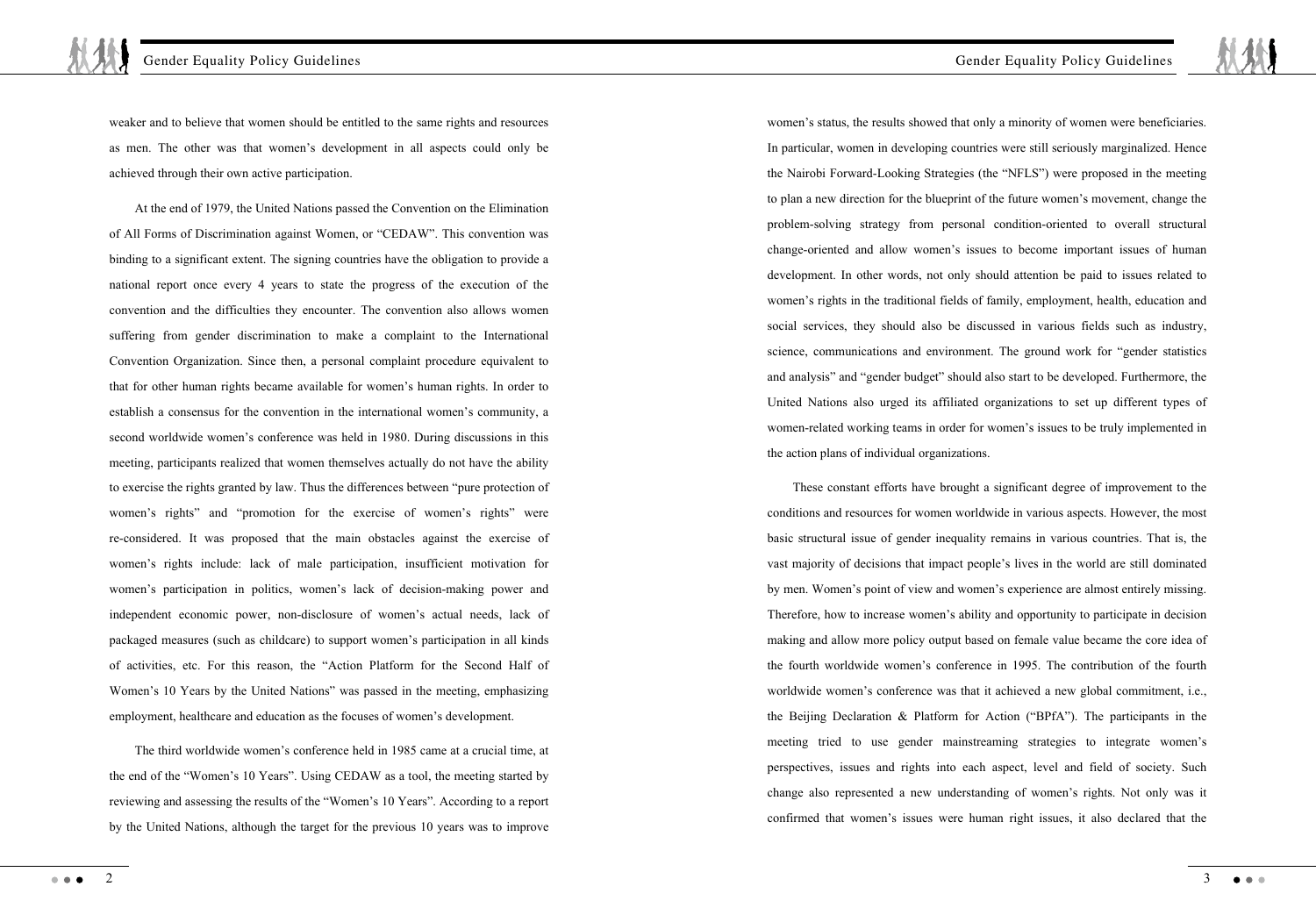promotion of gender mainstreaming work was an important global task across centuries. What is worth mentioning is that the establishment of an operable central and local gender equality mechanism was also listed as one of the 12 important fields covered by the platform. In addition, this meeting was also an unprecedented example of participative democracy. The number of representatives from non-government organizations from around the world was the highest in history. They not only actually participated in the discussion and establishment of the action platform, they also become the most effective monitors of the realization of political commitments by the government of each country thereafter.

At the same time, the United Nations also had many interpretations of "development". From the perspective of the benchmarks developed by the United Nations Development Program (UNDP) over the years to measure the degree of development of countries, gross domestic product  $(GDP)^{1}$  was the only benchmark before 1990. Thereafter, the Human Development Index  $(HDI)^2$  was introduced, in which benchmarks related to life quality such as human life expectancy and level of education were included. GDP was no longer the only benchmark; the Gender Development Index  $(GDI)^3$ , the Gender Empowerment Measures  $(GEM)^4$  and the Gender Inequality Index  $(GII)^5$  showed the results of development between different genders. After 2000, the people-oriented and environmentally-concerned Millennium Development Goals (MDGs)<sup>6</sup> were introduced, serving as the development guidelines for all countries worldwide for the following 15 years. Among these goals, six main goals were closely related to women's development or directly identified gender equality as key development items. When we look back the women's movement and the interpretation of the substance of development underscore two irreversible facts. One is that the future of mankind will no longer be dominated by

 $\overline{1}$ 

4

one single gender. Instead a society based on common governance and decision-making under equal gender participation will be the norm. The other is that the fruits of economic development must be shared by all mankind. The goal of social development is to maintain a sustainable environment for all kinds co-existence. Overall, this is a process that evolves from the legislative protection of women's rights to the promotion of effective exercise of rights by women. Additionally, it is a process that moves from focusing on women's issues to focusing on gender issues. It is also a process that shifts genders issues from the marginal to the mainstream. It is even more a process of encouraging women's participation as well as pursuing a transfer of examples.

## **General Concept of the Guideline**

As for the development history of women's rights in Taiwan, due to the influence of domestic and overseas political and social environment in the early years, the momentum of the women's movement came almost entirely from a few private women's organizations. Most women's organizations were focused on the provision of traditional remedies or support services. From the lifting of martial law to the beginning of the 1990s, the women's movement went simultaneously through street demonstrations and legislative lobbying. In addition to social initiatives, although we started to see some results of legislative change, it was difficult to go deep into the government system and shake up the existing gender relationship within the society. After the mid-1990s, with the lifting of martial law and the growth and development of the democratic system, the relationship between private women's organizations and the government has, in addition to criticism and hostility, evolved into a partnership with participative governance and begun to have an influence on policies. The results from legislative amendment and establishment of new laws also continue to

<sup>1</sup> GDP full text: Gross Domestic Product

<sup>2</sup> HDI full text: Human Development Index

<sup>3</sup> GDI full text: Gender Development Index

<sup>4</sup> GEM full text: Gender Empowerment Measure

<sup>5</sup> GII full text: Gender Inequality Index

<sup>6</sup> MDGs full text: Millennium Development Goals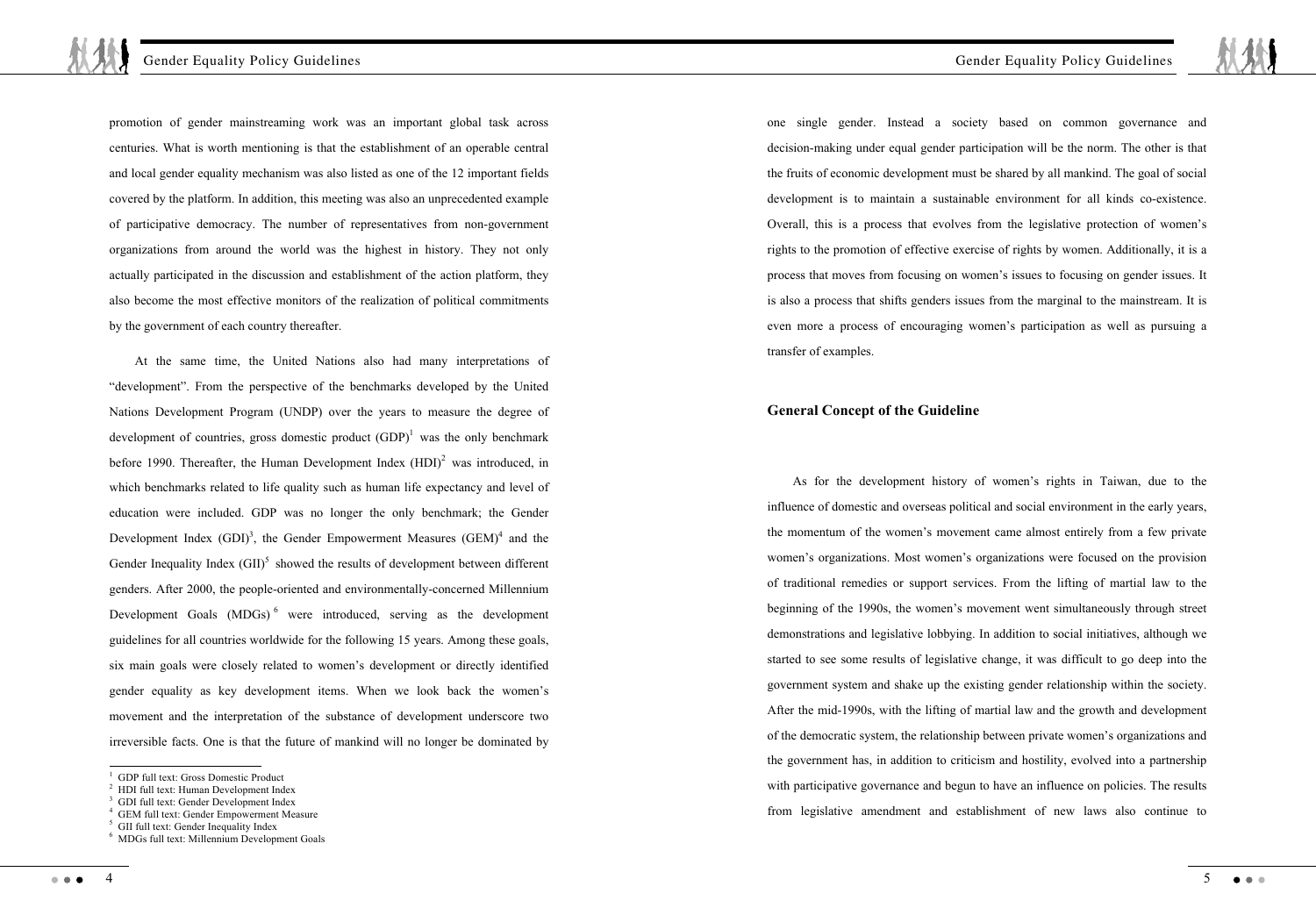accumulate. After the Committee of Women's Rights Promotion, Executive Yuan ("Executive Yuan Women's Committee") was established in 1997, private women's organizations gradually began to use the Executive Yuan Women's Committee as a platform of participative democracy and started to try to manage this new partnership relationship. In 2003, through the "International Women's Symposium – Gender Mainstreaming Perspective in Taiwan", this democracy platform further showed its function. Not only have new international issues been included into the relevant domestic agenda, various gender mainstreaming actions by the United States have also been actively implemented in the government system. The promotion of gender mainstreaming by government departments not only accelerated the progress of women's right in Taiwan, it also expanded the scope of women's issues and increased the influence of the women's movement on the government system and Taiwanese society. This has earned us good scores and rankings under the various international assessments mentioned above. The process of these efforts and the substantial results can be explained in terms of the following three aspects:

## **In terms of legal regulation**

In terms of legislation related to women's rights in Taiwan, women's right to political participation was granted as early as 1947 when the Constitution was established. It was expressly provided in the Constitution that a certain number of seats must be reserved for women in the election of various people's representatives. After martial law was lifted, the power of women's organizations in Taiwan developed significantly and even had a strong influence on the trend of legislative change, including the addition of Article 10 to the Constitution in 1991 protecting women's integrity and physical security and declaring the elimination of gender discrimination and promoting true equality of status between the genders. When the Constitution was amended in 2005, the electoral system for legislators was changed to "two votes per election zone". It was also provided that at least 1/2 of the cross-zone elected list of political parties must be made up of women. The inclusion of a

designated percentage of political participation by women in the Constitution increased women's influence and power in the congress. The percentage of seats held by women increased from 19.1% in 1998 to more than 30% by 2008. The Local Government Act also specified in 1999 that 1/4 of seats in local congresses should be reserved for women. This also increased the opportunities for political participation by women and their election rate.

In addition to women's right to political participation, more than 10 legislative acts in relation to the improvement of women's position have been established since the 1990s, achieving further protection for women in terms of personal security, marriage and family, employment, education and culture, benefits and poverty alleviation and healthcare. Among these, the three laws against violence (Sexual Harassment Prevention Act, Sexual Assault Crime Prevention Act and Family Violence Prevention Act) ensure the personal security of women in both the public and private domains. The two gender equality laws (Gender Work Equality Act and Gender Equality Education Act) further specify the entitlements of different genders in the employment and educational system. Several amendments were made to the Family Chapter of the Civil Code, including provisions related to the property system for married couples, to ensure the independent property rights of married women. It also demonstrated economic security for non-remunerated work performed by housewives. The rule about changing children's family names also broke away from the traditional paternal-centered family framework. Furthermore, from 2006 to 2007, the Examinations Yuan started to review the rules about gender restrictions for national examinations. Currently, other than examinations for detention institution staff with gender percentage restrictions in place due to the special nature of the tasks, gender restrictions have been fully removed for all other national examinations. This is a big march towards equal opportunities for the genders. These revolutions in the legal system that improved legislation were achieved through continuous dialogue, coordination and cooperation between different women's groups and government authorities.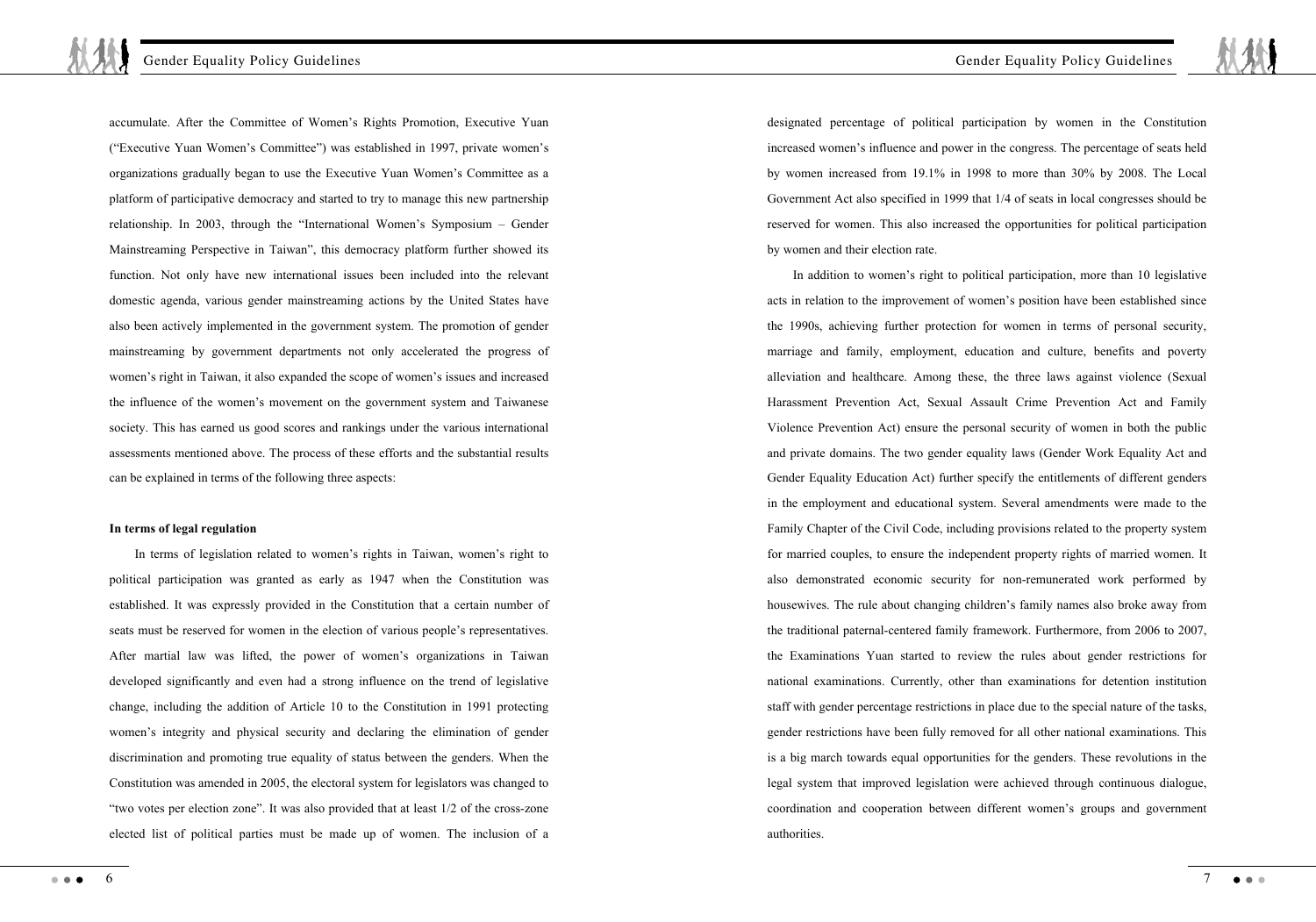This kind of positive interaction between civil society and government authorities is also fully demonstrated in the process of promotion of the CEDAW convention. In order to convert the concept of "women's rights are human rights" into a social consensus and basic value, through lobbying by government authorities and women's groups of the legislative authority, the CEDAW convention was finally passed in 2007. The government also completed the first CEDAW national report in 2009 and started the drafting of domestic regulations that reflected the provisions of the convention. In the same year, civil women's groups also introduced an "alternative report". In 2011, the Legislative Yuan passed the CEDAW Enforcement Law, converting the convention into important guidelines for the protection, promotion and development of women's equal rights in our country. This shows that the implementation of protection of women's rights has become a common objective among different political parties and has become a basic value shared by Taiwanese society.

#### **In terms of policy decision-making mechanism**

In 1997, the Executive Yuan established the Women's Rights Committee. In 1999, the Foundation of Women's Rights Promotion and Development (the "Women's Rights Foundation") was established. This can be seen as the beginning of civil participation in the government decision-making mechanism to promote women's rights and gender equality. At the end of 2006, the Executive Yuan Women's Committee further procured each department to establish gender equality project teams and promoted gender mainstreaming plans. Since then, policies regarding women's rights in Taiwan have been promoted by various departments under the coordination of the Executive Yuan Women's Rights Committee. The departmental gender equality teams are responsible for the consultation, planning, promotion and review of activities related to women's rights and gender equality. In addition, a policy communications platform was also established through the Women's Rights Foundation to expand the participation of civil opinion leaders. At

the same time, local governments also gradually established county (city) women's right committees of which the heads of government departments serve as chairmen. Local women's rights tasks were also executed in accordance with the operational model of common governance by the genders and government and civil cooperation promoted by the Executive Yuan Women's Rights Committee. The establishment of these decision-making mechanisms had two significant meanings. One was to improve the level of transparency in the decision-making process through participation by the majority of women, reducing the social cost incurred from a lack of trust. The other was to create a new model of women's political participation through the establishment of policy under a system that included the participation of many women. However, none of these mechanisms had exclusive responsibility and often lacked sufficient manpower.

Due to this observation, the government and private women's groups continued to dialogue with each other for 13 years. In January 2010, the Legislative Yuan finally passed a draft amendment to the Legislative Yuan Organization Act and established the "Gender Equality Division" with exclusive responsibility under the Executive Yuan in order to enrich the operational functions of the Women's Rights Committee and gender equality activities. The existing organization of the Executive Yuan Women's Rights Committee was to be maintained. After the reorganization was completed, it was expected that the Executive Yuan Women's Rights Committee (Gender Equality Committee in the future), the Executive Yuan Gender Equality Division and the Women's Right Foundation would be able to properly work with each other, divide their tasks when missions are the same and complement each other when functions are different. With the cooperation of departmental gender equality teams, a gender equality mechanism with exclusive responsibility and localized features would be completed. In fact, this development trend is very similar to the gender mainstreaming strategies promoted by international organizations. For example, "UN Women" established by the United Nations in 2010 was an integration of a high level and fully operative entity that occurred after reviewing the functions,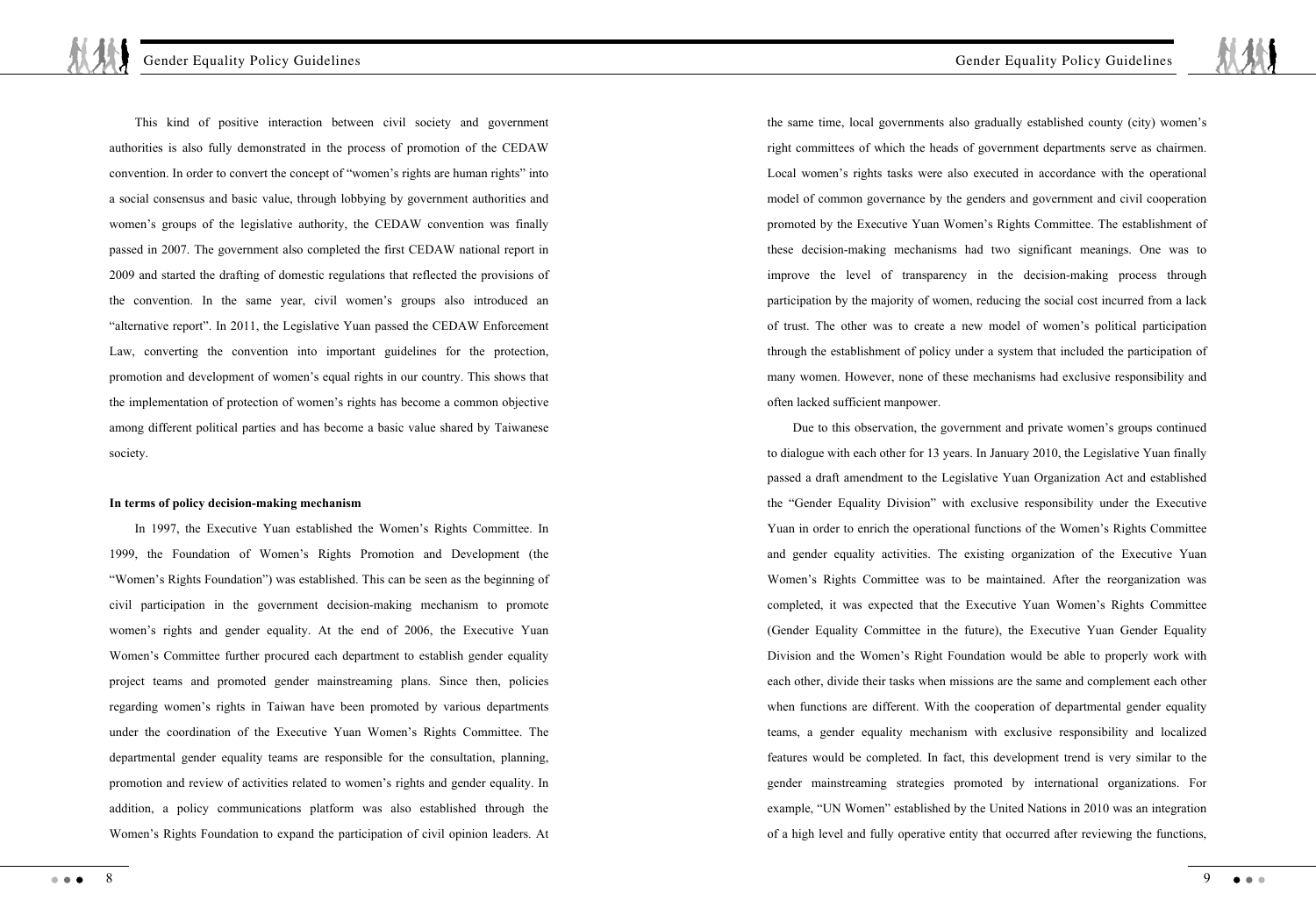roles and overall operational process flows of existing women's and gender-related institutions. This process shows that gender governance issues have been upgraded from pure demand for participation to an actual pursuit of transformation, both at the domestic level and at the level of international organizations.

#### **In terms of political participantion**

In addition to amendment to the legal system and establishment of the decision-making mechanism, after the establishment of the Executive Yuan Women's Rights Committee, the main political action undertaken in Taiwan in relation to the improvement of women's rights and promotion of gender equality is the proposal of various relevant policy platforms and suggestions to the government by the committee. For example, the "Cross-Century Women's Policy Blueprint" proposed in 2000 and the "Women's Policy Platform" approved in 2004 served as general guidelines for the development of national women's rights policies. In addition, resolutions were also passed by the committee to require each department to assist with the promotion of relevant policies. For example, the "Gender Mainstreaming Implementation Plan" was established in 2005 through each department. On the one hand, departments were urged to gradually complete various tools for the promotion of gender mainstreaming. On the other hand, departments were also guided to propose women-oriented (gender equality) policies within departmental features. In 2006, not only were each department of the Executive Yuan and their affiliated organizations required to establish highest level gender equality project teams, it was also required that each gender should represent not less than 1/3 of the composition of the committee of each central level. Currently 90% of the committees have achieved this objective. This is a big step towards diversified governance in our country.

Under the active promotion of the policy of "gender mainstreaming" by central departments, the Directorate General of Budget, Accounting and Statistics of the Executive Yuan completed the establishment of "gender statistics". Various "gender analysis" reports were also prepared. The preparation of "gender budget" and

10  $\sim$   $\sim$   $\sim$ 

performance review process flow were also studied. The Central Personnel Administration continuously provided various on-the-job training programs for "gender awareness training". Since 2011, in the annual "Jing Sing Award" for the purpose of promoting female executives, the weight for substantial results from promotion of gender equality tasks was also increased. The Research, Development and Evaluation Commission also prepared the "gender influence assessment" to include a gender perspective into important mid- and long-term plans of the Executive Yuan and legislative amendment proposals. Various benchmarks and evaluation mechanisms were established. Each department also gradually developed exclusive activities for the promotion of women's rights or gender friendliness. Although no single legislative or policy revolution can immediately change the existing gender relationship under a social culture and administrative system, the gender perspective was gradually brought into various policy implementation plans of the government, achieving the most effective and fair allocation of national resources. This is indeed an important milestone for our nation's march towards development and substantial gender equality!

## **Gender Equality Development**

In the  $21<sup>st</sup>$  century of today, globalization brought many problems. To answer to the impact of these problems on women, the United Nations announced on 1 July 2010 that the existing four women-related organizations will be combined into one integrated organization "UN Women" with higher decision-making authority. It is expected to resolve issues faced by women worldwide more effectively and to promote the achievement of gender equality in human society. As a member of the international community, we not only need to face the challenges in the era of globalization such as the financial crisis, extreme climate, frequent natural disasters and shortage of energy and food, we also need to properly answer to the policy issues of an aging domestic population, fewer children, expanding income gap between the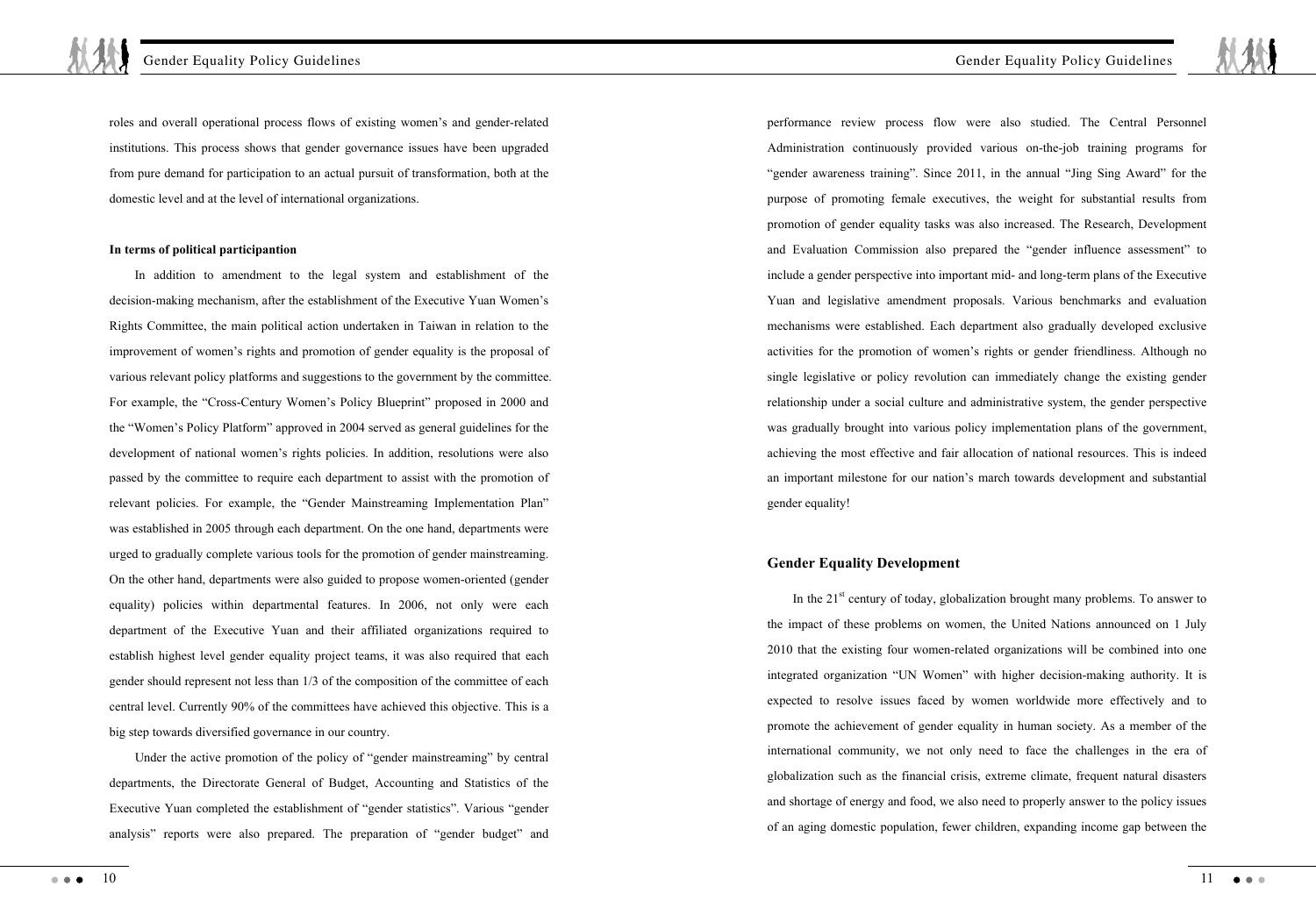back to the original objective of being people-oriented.

rich and the poor, family and campus violence, new emerging family types, imbalance of physical and mental health, youth and mid-to-old age employment difficulties and excessive environmental exploitation. At the same time, after experiencing political democratization and economic liberation, the development of Taiwanese society is becoming more closely linked to the world and demonstrates a mixed face of globalization and localization. Examples include the impact of diversified culture from cross-border immigrant labor and new immigrants under the trend of international migration, or the awareness and demand for identity recognition and civil rights by minority groups under the trend of general human rights awareness. All of these show that gender equality is no longer a debate about fairness between the genders; it is even more globally connected to the existing structure of society and social changes. Gender is not a category or item in statistics. It is related to whether every public issue can achieve social consensus. It also brings government policies

To meet international trends, continue to march forward on an existing basis, adjust the pace of promotion for gender equality between central and local authorities, reinforce the partnership between the government and private organizations for women's rights and gender equality work, promote close contact between domestic and overseas women's organizations to face all types of challenges and overcome all difficulties together, more forward-looking policy planning is required. Taking the opportunity of the reorganization of the government, the Executive Yuan will establish a "Gender Equality Division" within its organization to handle women's rights and gender equality affairs. To establish this mechanism with exclusive responsibility, a clear policy blueprint is also required. Therefore, in the second half of 2010, the Executive Yuan Women's Rights Committee invited academics and private women's groups to start drafting this Gender Equality Guideline. In March 2011, the central government convened the first "National Women's Conference" to discuss the draft of this platform and to bring together a consensus. More than 50

Gender Equality Policy Guidelines

meetings of various types were held for this task, including the participation of more than 2,000 representatives from the government, private organizations, central and local authorities. It can be said that the Women's Rights Committee again served the function of a democratic platform. It is expected that the introduction of this policy platform will continue to open up gender perspectives from all fields of society, allow Taiwan towards a more diversified, inclusive, civilized and sustainable society and create a golden age of women's rights and gender equality in our country.

## **General Policies**

The drafting of this platform was achieved by participation from both private organizations and the government following numerous dialogues. Its form is different from the summary statement model of general platforms. Its structure is designed to look back on the evolution of women's rights and gender equality and then review the existing status and environment in our country. Considering continuity of policy implementation, the six main fields under the 2004 Women's Policy Guideline were expanded and combined. In response to urgent domestic and overseas issues, two chapters were added: "Gender on Demography, Marriage and Family" and "Gender on Environment, Energy and ICT " to achieve completeness and a forward-looking perspective. Its basic spirit is to insist on three main ideas: "Gender equality is the core value to protect social fairness and justice", "Improvement of women's rights is the priority task to promote gender equality" and "Gender mainstreaming is an effective route to achieve human-oriented policy". The entirety of this Guideline was connected by these three main ideas. Each individual chapter also demonstrates the key points to be controlled and the ideals that are pursued in each field. They are detailed as follows.

Chapter 1 "Gender on Equal Rights, Decision Making and Influence " came from the original chapter of "Women's Political Participation". It not only expanded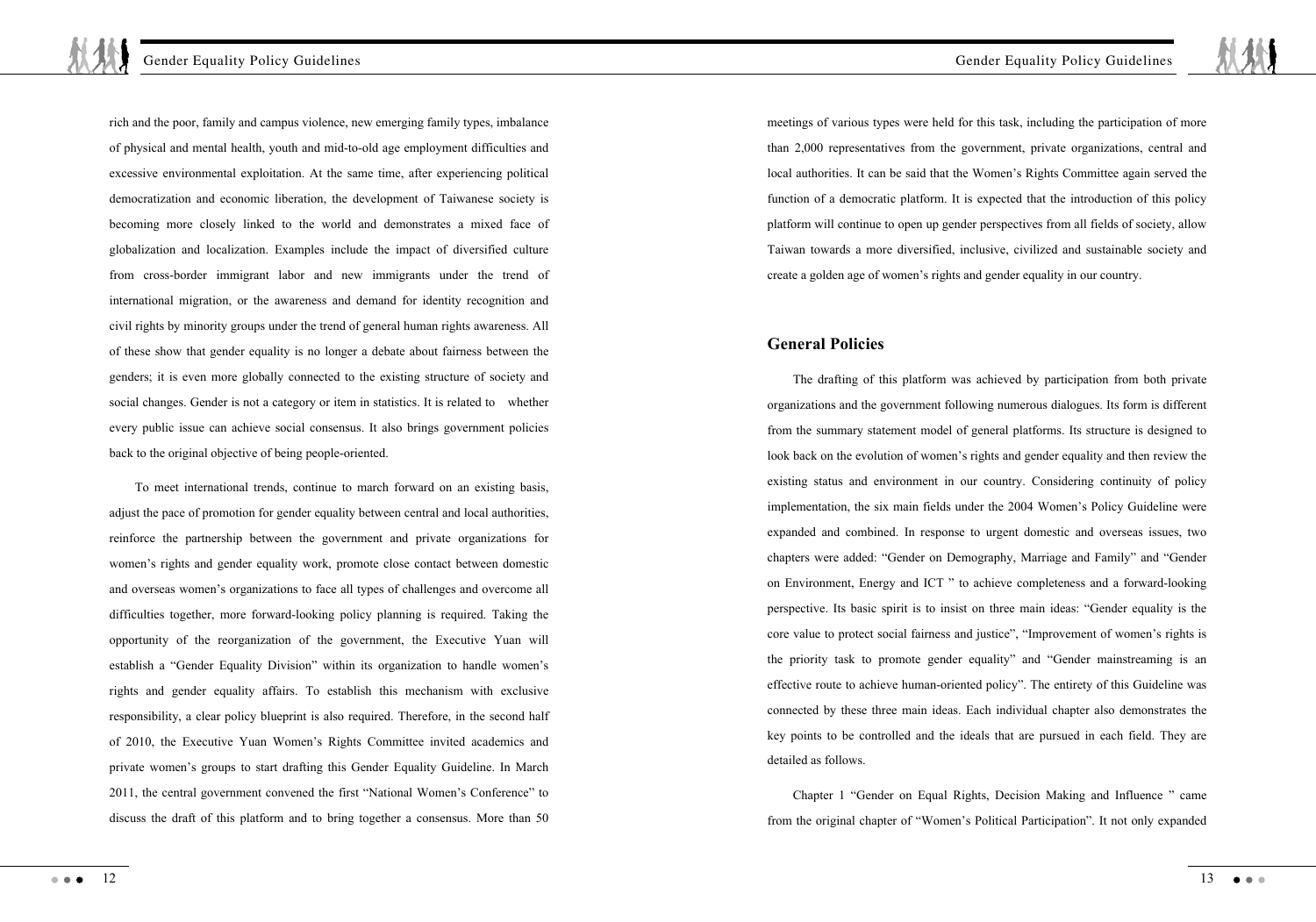the aspect of women's participation from the political field to the economic and social fields, it also upgraded the concept of women's participation from obtaining power to participation in decision making and generation of influence. At the same time, the pursuit for equality is no longer limited to equality between the genders; equality within each gender is also emphasized. The realization of these ideas is dependent upon the establishment of a sound participative democracy.

Chapter 2 "Gender on Employment, Economic, and Welfare" combines the previous chapters of "Women's Property and welfare" and "Women's Labor participantion". Thoughts were given to closely combine employment, economy and benefits to prevent policy dysfunction in measures for protecting women's basic economic security due to administrative division. In addition, as the continuously expanding free market economy may bring about global disasters, it is also argued that the government must provide protection for the relatively weak. A "mixed type of economic system" can draw a red line for the free market.

Chapter 3 "Gender on Demography, Marriage and Family" covers traditional women's issues. However, not only have the long-term difficulties faced by women in the private domain of marriage and family not been entirely resolved, women continue to carry heavy responsibilities for problems incurred from rapid social change. In particular, the care-taker role played by women in their families has become another heavy and exclusive burden for women. Therefore, fairly-priced, good-quality and commonly accessible caring services must be provided continuously. Disadvantaged groups and populations in remote areas especially require special concern. Also, society should also jointly face and resolve the fact that diversified families are gradually forming.

Chapter 4 "Gender on Education, Culture and Media" recognizes the importance of the existing Gender Equality Education White Paper on gender equality education. Although it recognizes the diversity and innovation of the media, it also raises

concern about the impact on women and children. Therefore, more female participation and perspectives must be included in the self-discipline, external discipline and legal regulation of the media. In addition, the long-term paternal cultural burden must be broken down by establishing cultural customs and ceremonies without gender discrimination.

Chapter 5 "Gender on Physical Security and Justice" covers issues that women have always been concerned with. Therefore, in addition to proposing more concrete actions for the realization of existing personal security mechanisms and laws, this chapter also recognizes that the protection of women's personal security will fail if there is no consensus under the judicial system. Therefore, through the passing of the domestic CEDAW Enforcement Act, the expectations of the judicial system by women have also been included in the platform.

Chapter 6 "Gender on Health and Healthcare" expands women friendliness to gender friendliness, putting an emphasis on how the use of gender statistics that are already in place will be reinforced to perform further gender analysis, discovering gender differences in terms of health opportunities and causes of disease from such analysis, fully integrating gender implications into health policies, reinforcing the level of gender sensitivity in the medical and care systems, and allowing different genders and disadvantaged females from remote regions to receive services with gender specificity.

Chapter 7 "Gender on Environment, Energy and ICT" is a new issue. It is included in this platform firstly because it is a global idea. Secondly, it is also due to the domestic environment. Currently these three areas are more important in our country, having very strong influence. However, gender awareness has not yet been upgraded in these fields. At the same time, if people are not accounted for in terms of technological development, it often creates even more hidden worries for all of human society. Therefore, breaking the gender wall in these fields and integrating gender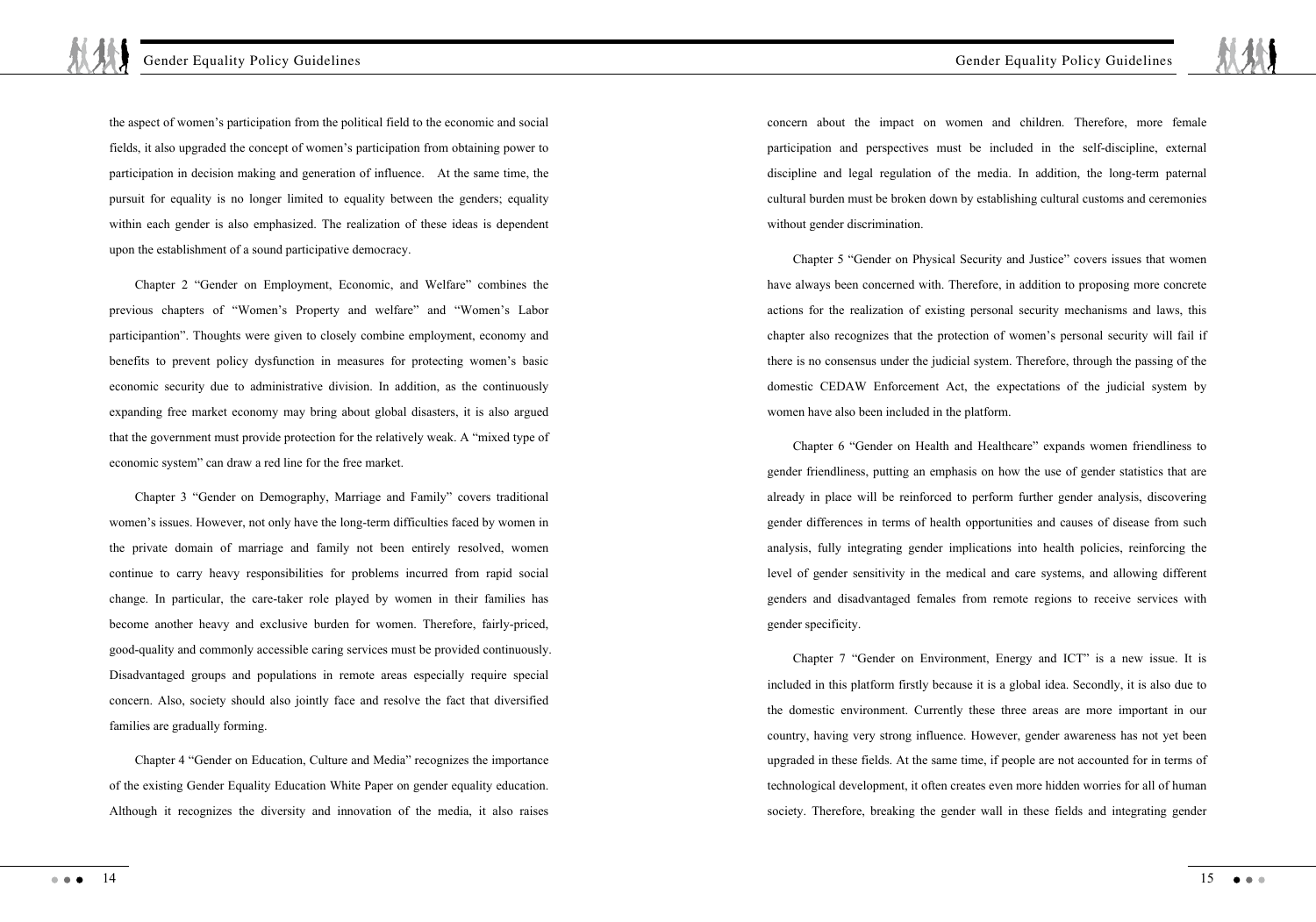perspectives and requirements will help in the realization of the commitments of technology and that they will always come from human nature. Of course, to ensure the environmental policy of a sustainable society, not only are women required to play their roles as executors in their daily lives, they are also needed to exercise their power and influence in the decision-making process.

Combining the above-mentioned three core ideas and the concepts and acts of focus under each individual chapter, the basic ideas of this platform can be summarized into the following 10 points:

- 1. Gender equality is the core value to protect human right and justice.
- 2. Improvement of women's rights is the priority task to promote gender equality.
- 3. Gender mainstreaming is an effective route to achieve human-oriented policy.
- 4. Participative democracy is a strategy for the realization of better governance and decision making by gender.
- 5. A "mixed economic system" is the best protection for women's economic security.
- 6. Demography policy with gender perspective is the basis of sound social development.
- 7. Educational and cultural media policy with gender awareness is the cornerstone for building a society based on gender equality.
- 8. Elimination of gender discrimination and gender violence are key to defending personal security.
- 9. Gender specifics and physical-mental balance are the goals for promotion of multi-dimensional health policy.
- 10. Integrating female concerns into environmental protection and technology are commitments necessary for a sustainable society.

## **Strategic Objective for Each Chapter**

The following explains the policy substance that should be adopted in implementing the above-mentioned basic ideas in each field:

- I. Gender on Equal rights, Decision-Making and Influence
	- 1. Equality of power: Reduce gender difference in job positions
	- 2. Equality in decision-making: Reduce gender difference in political participation
	- 3. Equality of influence: Allow gender sensibility in decision making
	- 4. Establish equality between genders, as well as equality within each gender
	- 5. Asian examples; connection to international trends
- II. Gender on employment, Economiy and Welfare
	- 1. Combine employment and benefit policy ideas
	- 2. Promote work and family balance
	- 3. Implement integrity and equal labor value
	- 4. Build friendly employment and job creation environment
- III. Gender on Demography, marriage and family
	- 1. Focus on imbalance of population structure. Implement Demography policy of gender justice.
	- 2. Promote fairly-priced, good-quality and easily-accessible childcare service and build a comprehensive child care service system
	- 3. Break down gender discrimination and promote equal gender rights under the marriage system
	- 4. Respect diverse cultural differences and build a friendly environment for immigration-based marriage
	- 5. Focus on diversified family types and build a holistic family care system
- IV. Gender on education, culture and media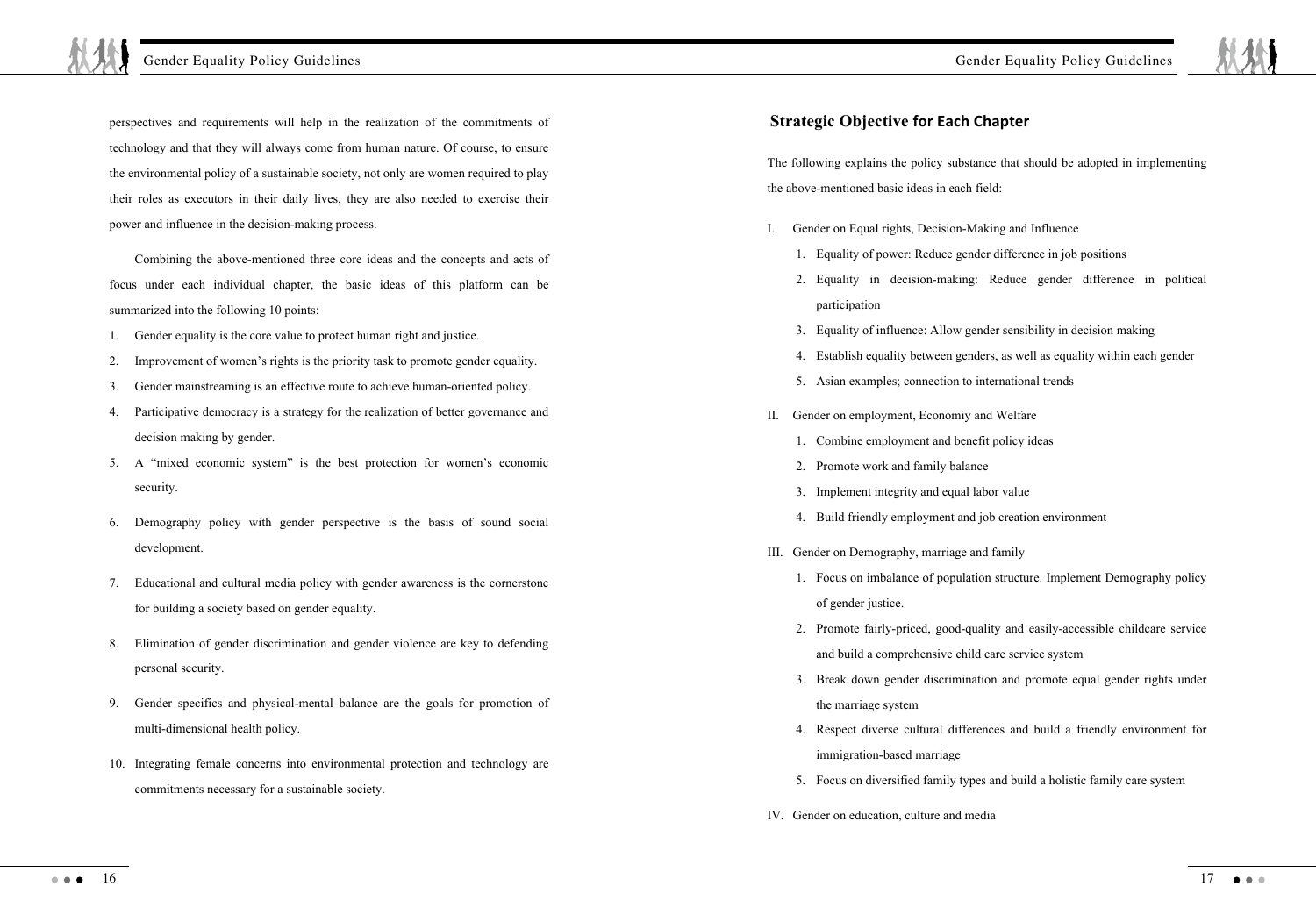- 1. Actively implement gender equality education and planning of gender equality education white paper
- 2. Review and study relevant laws, promote media self-discipline and external discipline on media by civil groups and academia
- 3. Build up the visibility and subjectivity of women and various gender disadvantaged groups in public domains
- 4. Actively break down the burdens of a paternal culture and build cultural customs and ceremonies without gender discrimination
- V. Gender on safety and justice
	- 1. Eliminate acts of violence and discrimination against women
	- 2. Eliminate any form of human trafficking
	- 3. Build safe living spaces
	- 4. Build a justice environment with gender awareness
- VI. Gender on health and healthcare
	- 1. Reinforce policies with gender awareness and health fairness
	- 2. Actively promote gender friendly healthcare environment
	- 3. Eliminate impact of gender stereotypes on physical and mental health
	- 4. Increase independence in health/healthcare and caring process, especially health disadvantaged groups
	- 5. Develop integrated healthcare and health information of each stage of the life cycle that are focused on women
- VII. Gender on environment, energy and ICT
	- 1. Minimize gender segregation in each policy field
	- 2. Meet the basic requirements of different genders and disadvantaged groups
	- 3. Allow the diverse values of women and disadvantaged groups to become mainstream or change the mainstream
	- 4. Combine private power and improve governance results

# **Action Plan for Each Chapter**

To simplify, the "substantial action measures" of each individual chapter are summarized as follows. In order to respect the original spirit of the drafters of each chapter and conclusion of discussions among all fields, the texts are kept in their integral forms for reference.

- I. Gender on Equal right, Decision Making, and Influence
	- (1) Establish and reinforce each government department as soon as possible, especially the gender equality policy mechanism among the five Yuans.
	- (2) In the composition of members of the gender equality teams and relevant committees of each level of government, female representation of aborigines, new immigrants, senior citizens, labor, agricultural and remote areas should be increased.
	- (3) Continuously promote and expand the implementation of the principle of minimum 1/3 of each gender in committees under each department of the Executive Yuan, national and state-run enterprises and government corporate entities.
	- (4) Amend the Local Government Act to change the principle of reserved seats for women to the principle of gender percentage and gradually increase the percentage.
	- (5) Set aside a certain percentage of political party subsidies to promote women's political participation.
	- (6) Lower the threshold for deposit and threshold for party subsidy allocation to increase opportunities for political participation by women and small political parties.
	- (7) Develop policies with local women's perspectives, activate women's organizations, and reinforce gender awareness for townships with concentrations of aboriginal women, tribe leaders, church missionaries, new immigrant females, families of new immigrant spouses and new immigrants, to increase their opportunities to participate in public affairs.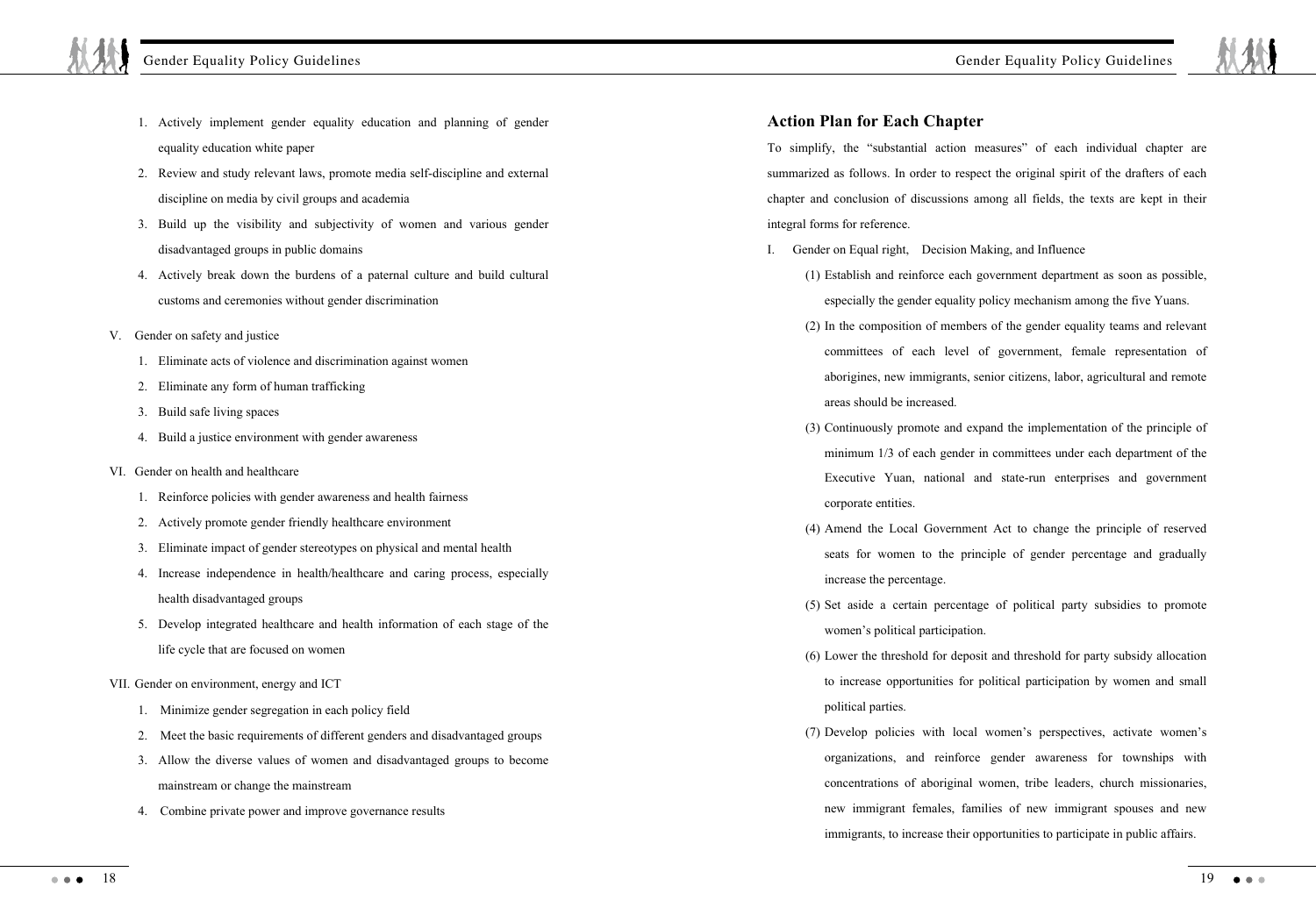- (8) Provide gender awareness training for members and leaders of farmers' associations, fishermen's associations, joint irrigation associations, labor unions and industrial and commercial groups to increase the level of female participation and the possibility of including women at decisionmaking levels.
- (9) Establish gender statistics in market economy, social organization and family life. Focus on local knowledge. Implement transparency of government information. Improve suitability of policy planning.
- (10) Reinforce promotion of domestic group issues and ability to connect internationally. Assist grassroots women's groups with their international participation. Increase the visibility of our country in gender equality performance in the international arena.
- II. Gender on Employment, Economy, and Welfare
	- (1) In terms of policy planning and execution of benefits and service resources, focus should be placed on the differences and requirements of different genders, geographical locations, ethnic groups, cultures and ages. Negative situations of disadvantaged groups in terms of access to relevant information should be overcome. Increase the effect of support policies. Review whether social benefit-related subsidies and allowances based on household and based on citizenship are fair and reasonable.
	- (2) In order to allow various annuity systems to effectively respond to women's employment model of balancing family and work, possible consolidation directions should be considered for existing social security systems with occupational insurance to reinforce the solution of annuity systems within the accumulation model of entry and exit of women of different life cycles, effectively ensuring women's economic security.
	- (3) Consolidate provision of government social benefits and employment assistance. Reinforce the referral and assistance system of labor policy and

social policy. Target different groups such as women in agricultural and fishery villages, aborigines, new immigrants, women suffering from violence, AIDS patients and diversified tendencies. Plan suitable employment assistance, entrepreneurship assistance and benefit service proposals.

- (4) Under the spirit of meeting public interest, diversifying cultural ideas and expanding participation from different communicates, avoid excessive market orientation of the caring industry. Study and establish accessible and affordable caring service policies. Develop localized and community-based family support systems.
- (5) Promote family policies within enterprises to assist "sandwich families" with both seniors and young children. Help meet family caring requirements, including implementing measures related to enterprise maternity leave, paternity leave, leave without pay for childcare, family care leave, flexible work hours and flexible work locations. Ensure the right to return to work after leave. Prevent women and family caretakers from terminating employment or exiting from the labor market due to family care.
- (6) Implement existing legislation such as the Labor Standard Law, Gender Work Equality Law and Employment Service Law. Reinforce review mechanisms and complaint channels for gender equality and employment discrimination. Increase relevant labor inspection and professional staff training. At the same time, reinforce gender friendly attitude and awareness among enterprise owners of important issues such as gender work equality, labor maternity rights and sexual harassment prevention. Study relevant encouragement measures. Commend gender friendly enterprises
- (7) To increase the accumulation of female manpower capital and assets, combine occupational training, integrate employment support systems and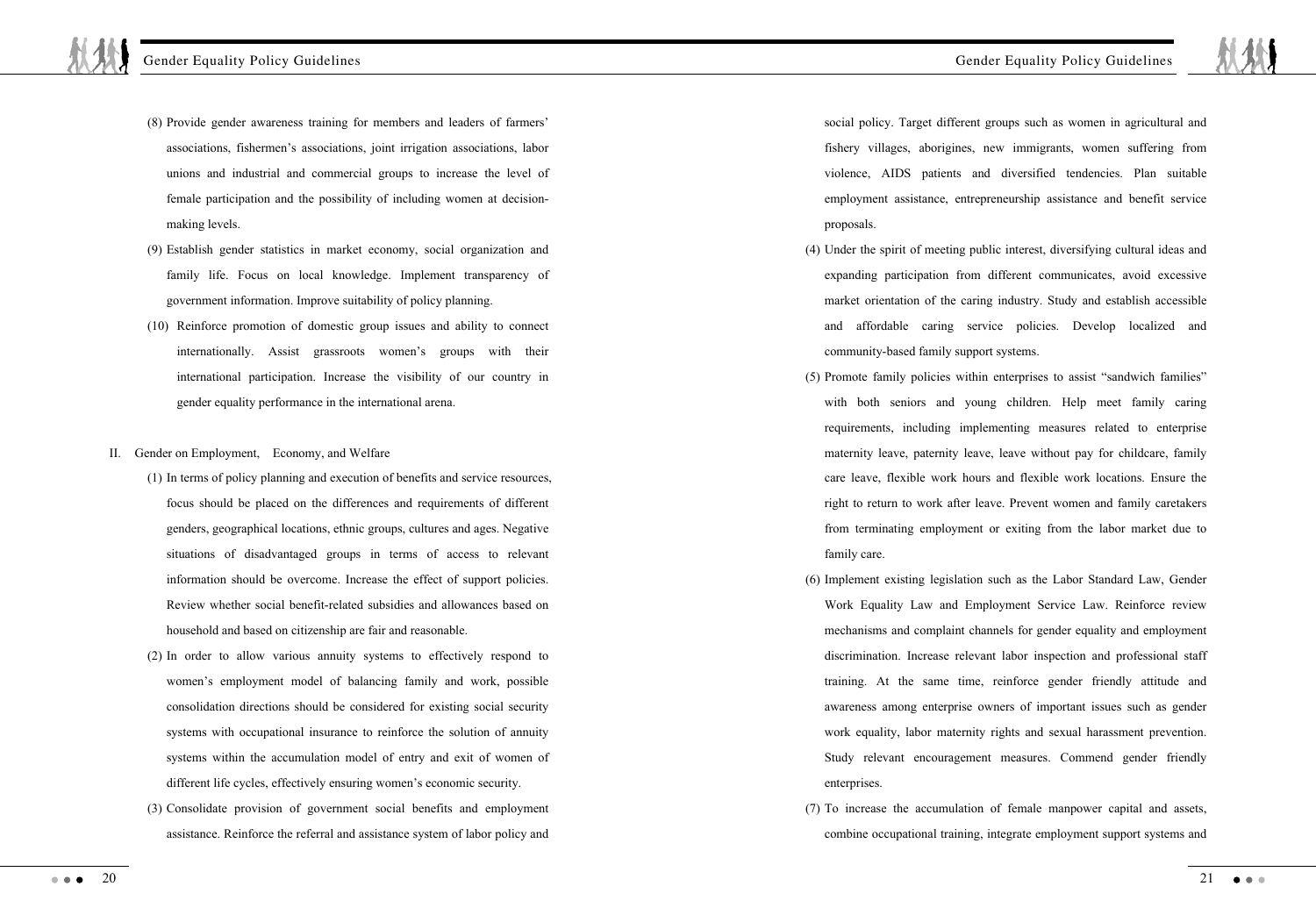provide accessible and localized occupational training and employment resources for women. In particular, provide occupational training for women returning to the job market to ensure that their skills are compatible with the requirements of the job market. Increase flexible work opportunities to allow women to take care of the family and be employed at the same time.

- (8) Establish proposals and reward measures to encourage social businesses. Plan and assess cross-department, cross-level and cross-area policies. Build a "cooperative business platform" to help women create cooperatives to develop common locations and opportunities for marketing channels. At the same time, amend relevant legislation to create a social enterprise development environment that is favorable to cooperatives.
- (9) Establish a single department for female entrepreneur services and an effective support system. Upgrade business knowledge and increase financing channels. Improve legislative environment and business opportunity information. Expand visibility of women-run enterprises in domestic and foreign markets, moving towards the direction of "full-fledged" centers. Select women with actual entrepreneurship experience and gender rights equality awareness to act as advisors to share their successful experience.
- (10) Develop competitive domains for female entrepreneurs and develop suitable benchmarks and policy practices for female employment and entrepreneurship policies and assistance accordingly. Overturn myths about female-particular job types. Break down employment and entrepreneur restrictions based on stereotypes.
- III. Gender on Demography , Marriage and Family
	- (1) Demography policy should take into consideration all types of population and family requirements and should integrate gender awareness and

reinforce the review of gender impact assessments in order to ensure gender sensitivity in all policies and service proposals and to implement gender justice and sound social development.

- (2) Continuously promote and improve the operation of existing nanny childcare management systems. Reinforce nanny training and at-home childcare management. Improve the quality of nanny services. Procure enterprises to set up childcare facilities. Encourage enterprises to build family-friendly job environments.
- (3) Implement the protection of care and rights for pregnant teenagers. Children born inside and out of wedlock should be entitled to the same survival rights, identity rights, upbringing rights, school rights and social benefits and services.
- (4) Ensure equal rights for the physically and mentally disabled in terms of schooling, employment, medical care and upbringing. Special focus should be given to doubly disadvantaged physically and mentally disabled women, allowing them to live with integrity and have development opportunities. Regularly review the suitability of various deductible items under consolidated income tax to reduce the economic pressure of various types of family care (such as child care, senior care and the handicapped).
- (5) Review domestic regulations related to population, marriage and family, such as the Civil Code, Immigration Law, Regulations Governing Relationship between People of Taiwan Area and Mainland Area and the Nationality Act, etc., in accordance with the International Covenant on Civil and Political Rights, International Covenant on Economic, Social and Cultural Rights, Convention on the Elimination of All Forms of Discrimination against Women and other international human rights conventions, in order to comply with the principle of gender justice.
- (6) Reinforce gender equality education for judicial, prosecution investigation and mediation staff to avoid gender discrimination during court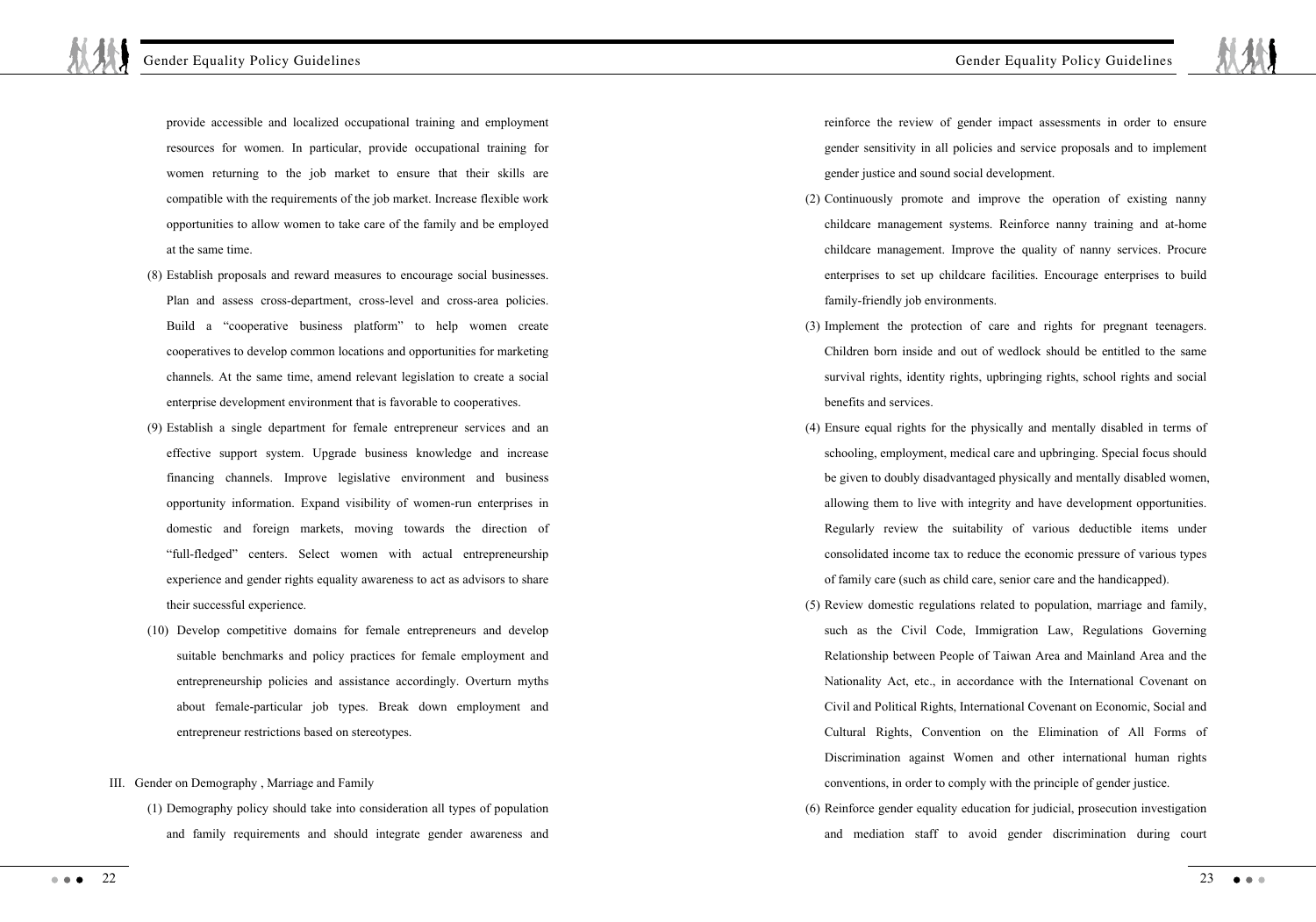investigation, mediation and judgment process. Also, reinforce promotion of gender equal rights concept in trials about property succession rights and children's guardianship, as well as selection of children's family names. Eliminate gender discrimination under traditional culture to facilitate reasonable and fair treatment of women with relatively disadvantaged economic status.

- (7) Implement the promotion of caring and assistance measures for marriage immigration and provide convenient new immigrant consultation service channels. Reinforce interpretation talent in all locations to provide comprehensive interpretation services for marriage immigration. Allow gender sensibility in performing review and discretion over the "veracity of marriage". Maintain the rights of new immigrants suffering from domestic violence. Study the revision of current relevant provisions under the Nationality Act to avoid damaging marriage immigrants' basic human rights during the naturalization process.
- (8) Complete caring services and family support systems for each life cycle. Establish good-quality, fairly-priced, and easily accessible childbirth, upbringing and caring environments. Promote child-raising policies using diversified supplies. Reinforce the nanny system and not-for-profit after-school care for elementary school students. Expand community care locations. Promote long-term caring systems. Establish holistic family caring mechanisms.
- (9) Promote family caring services and violence prevention work such as tribal childcare and long-term care tailored to the characteristics of each aboriginal tribe.
- (10) Focus on the current status and trends of family and social development. The government should study relevant benefits for cohabitating couples or members of non-traditional family types, including cohabitation, gay, single, single-parent, cross-generation, and re-composed families, and

families with stepparents, in order to reinforce family functions. All fields of society should be encouraged to focus on gender human rights. There should be active promotion of discussions about the protection of relevant rights of gay couples as well as legislative change.

- IV. Gender on Education, Culture and Media
	- (1) Actively promote the implementation content and progress included in the gender equality education white paper. Establish review, supervision and assessment mechanisms to eliminate bias and discrimination based on gender, cast and community.
	- (2) Implement gender equality education in each domain (family, school and workplace) and each life stage (such as young children and senior citizens), including training educational staff and teachers with gender awareness and reinforce pre-job and on-the-job training. Implement the practice and appraisal of gender equality education of each educational institution (such as each level of school within the official education system, community college outside the official education system, family education center, life-long learning and special education institutions, etc.)
	- (3) Reinforce and provide all types of gender-disadvantaged communities (such as women in agricultural and fishery villages, aborigines, new immigrants, women suffering from violence and other tendencies) with gender equality awareness and training. Actively promote male participation in gender equality educational work.
	- (4) Encourage the development of gender equality educational and academic research and the development of teaching materials and teaching methods. Prepare teaching materials for all levels of education to integrate basic regulations or guidelines for issues related to gender equality education.
	- (5) Promote media self-discipline and external discipline by civil organizations. Reduce media reporting that neglects gender awareness by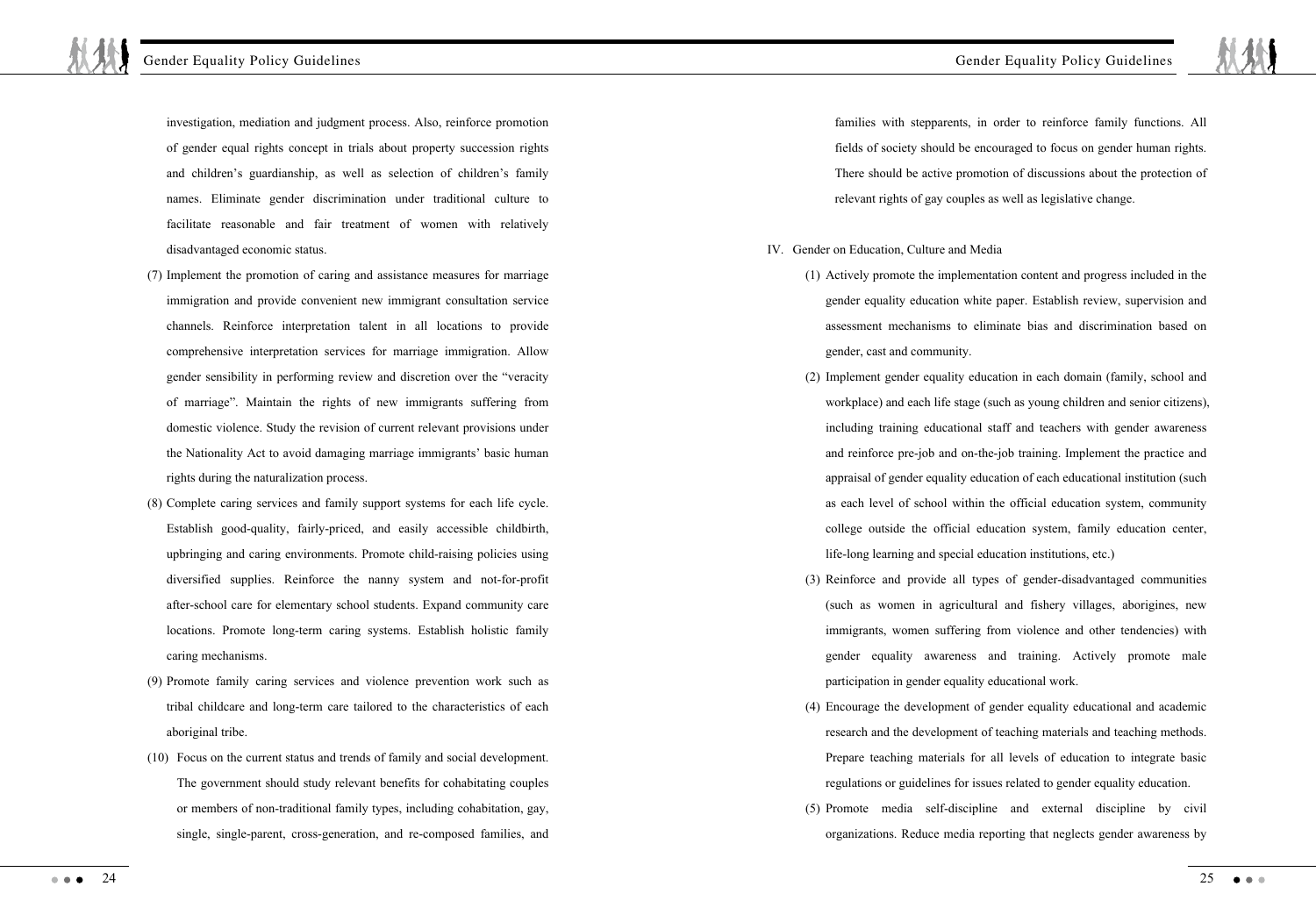using gender-related cases and reports and through educational promotion and industry seminar opportunities. Provide case compilations to civil organizations and academic fields to promote media quality education.

- (6) Assist and encourage media to establish internal gender equality project meetings or committees to improve their own gender-related knowledge and skills. Review internal operations within media organizations and whether the production of information is consistent with the principle of gender equality and requirements of diversified communities.
- (7) Assist the media to produce gender friendly communications programs, online games and print reports. Review and study legislative amendments to establish new media platform rules.
- (8) Establish visibility and subjectivity of women and various gender-disadvantaged communities in the public domain. Train female cultural talent in various fields and fairly allocate relevant cultural resources.
- (9) Break down the burden of paternal culture and build cultural customs and ceremonies without gender discrimination.
- (10) Actively encourage the promotion and implementation of diversified cultural education. Reinforce knowledge and skill of diversified culture for teaching qualifications under school education and social education.
- V. Gender on Safety and Justice
	- (1) Combine the power of school, community, private organizations and enterprises to build social awareness and education about zero tolerance for gender violence and sexual harassment.
	- (2) Each level of government should enrich relevant prevention systems to protect the service manpower and resources of sexual workers. Consolidate the functions of each department to establish networks and consolidated policies and service modes against violence.
- (3) In the educational process for each relevant profession, include professional courses about gender awareness, protection work and legislation for personal security of women and children and gender violence prevention. Provide funds to encourage relevant departments of colleges and universities (such as law, social work, police, crime prevention, medical care and psychological counseling) to provide relevant judicial protection courses.
- (4) Reinforce evidence collection and investigation ability in protective cases such as sexual assault. Establish professional processing teams for cases of sexual assault.
- (5) Review and amend gender violence-related legislation to provide sound protection for victims and implement a community monitoring and treatment system for victims of sexual assault. Study and establish a nationwide database of gender violence crimes and perform relevant research and analysis to assist with the drafting of relevant prevention and treatment measures. Reinforce cooperation and prevention performance of each professional institution.
- (6) Reinforce support proposals tailored for victims of different communities, cultures, sexual orientations and ages. Develop diversified treatment modes to achieve equal and professional treatment. Relevant service staff should have cultural and gender sensitivity to answer the service requirements of diversified communities and different sexual orientations.
- (7) Review the existing cross-border match-making and immigration labor brokerage system. Reinforce identification ability of human trafficking by judicial and working staff. Train professional interpretation talent to establish international cooperation channels for joint efforts to eliminate all forms of human trafficking. Relevant labor policy, immigration, police, social policy and judicial departments should implement project windows for human trafficking activities and establish a prevention network.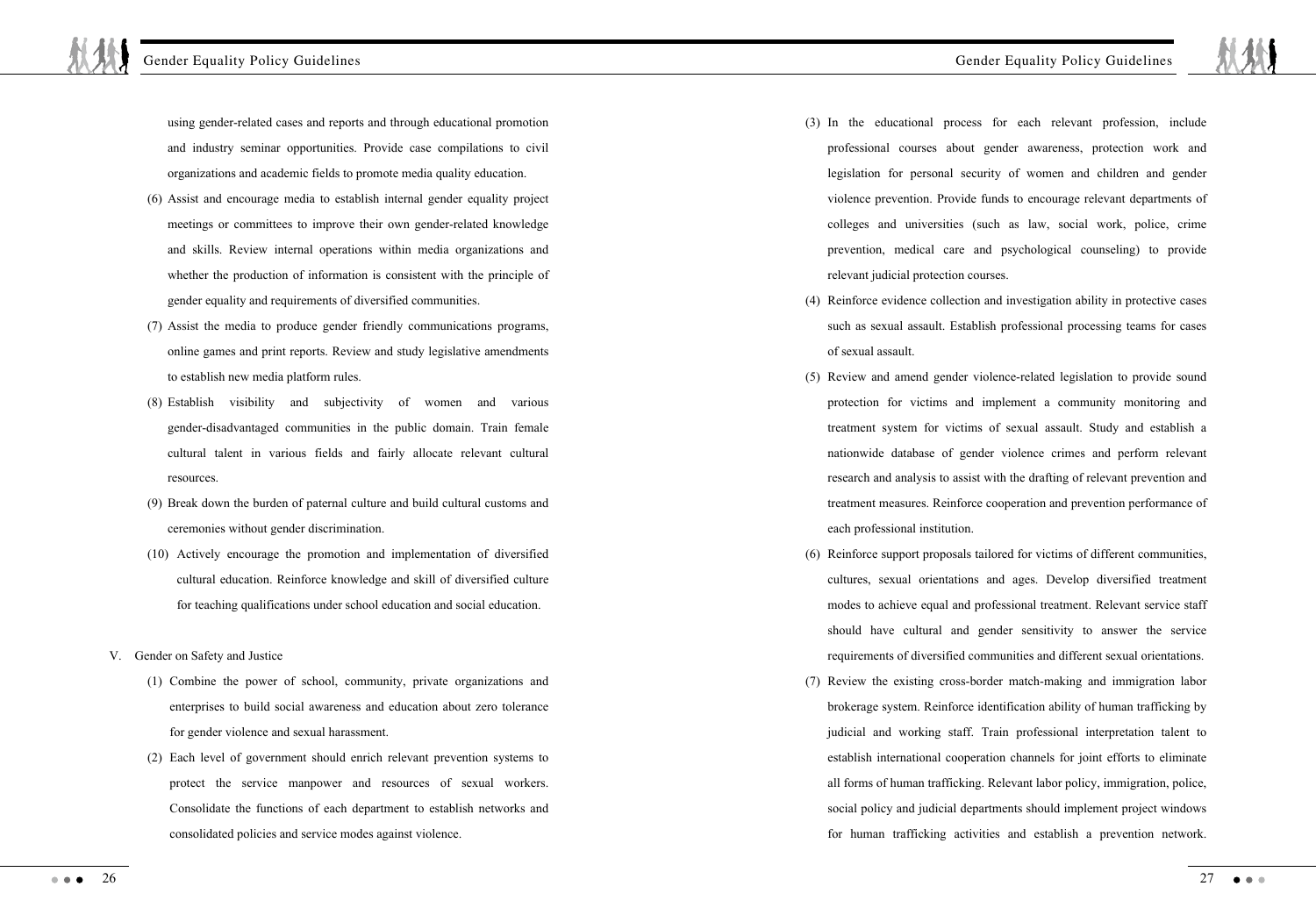Meetings should be convened regularly. Relevant private organizations should be invited to participate in order to improve prevention results.

- (8) Provide judicial assistance and information services to victims of human trafficking. Establish uniform service process flow for complaint, processing, investigation and protection. Reinforce relevant service resources. Review the process flow and processing timeline for judicial investigation and review of human trafficking cases. Provide interpretation for victims of human trafficking during the waiting period for judicial investigation. Accompany the victims to attend investigations and provide safety escorts outside the court, arrange protection, provide skill learning and employment training and assist them with their living in order to comply with the requirements of international conventions.
- (9) Reinforce security, review and improve the safety and friendliness of public space, and encourage the development of safety maintenance proposals suitable for the locality. Establish a safe and worry-free living environment.
- (10)Build a gender friendly judicial environment. Increase gender awareness during the processing of cases involving women and children by judicial and investigation authorities. Establish a common victim protection service mechanism among judicial and police authorities.
- VI. Gender on Health and Healthcare
	- (1) Establish health policies with gender awareness, fairness and cross-departmental consolidation. Reinforce gender statistics analysis and policy connectivity and effect analysis.
	- (2) Actively promote a gender friendly medical and caring environment. Develop assessment benchmarks and strategies. Avoid excessive medicalization. Focus on physical and mental health hazards caused by gender stereotypes. Break down gender blindness about disease and

provide gender sensitive healthcare services.

- (3) Build gender friendliness into health/medical/caring industries. Reinforce gender sensitivity and diversified cultural perspectives in institutions, staff, services and research. Reduce occupational gender segregation. Develop health strategies based on gender role requirements.
- (4) Develop suitable holistic healthcare service strategies and protection services tailored for different genders, communities, locations, industries and work feature groups, covering important female health issues during the life cycle such as birth healthcare, menstrual period health and psychological health, ensuring sufficiency, accessibility, independence, prevention and consolidation.
- (5) Encourage integration of birth information and mother-infant closeness policies into gender equality concepts. Improve gender imbalance ratio among newborns. Reinforce couples' caring responsibility for newborns. Build localized caring networks for pregnant women. Improve birth health knowledge and independence.
- (6) Build correct physical form awareness and body awareness of children and youths. Provide health education, sexual education, menstrual period education and mental health education with social gender perspective and evaluate and supervise the effect.
- (7) Reinforce gender sensitivity and cultural suitability of the long-term caring system. Increase the sense of value of caring work. Develop suitable and accessible strategies tailored for gender differences and requirements of township and tribal requirements. Increase participation in democratic review and monitoring mechanisms by different communities.
- (8) For remote townships, use communities and tribes as subjective entities to consolidate healthcare resource services. Include planning and strategy participation by community and tribal women to satisfy different gender